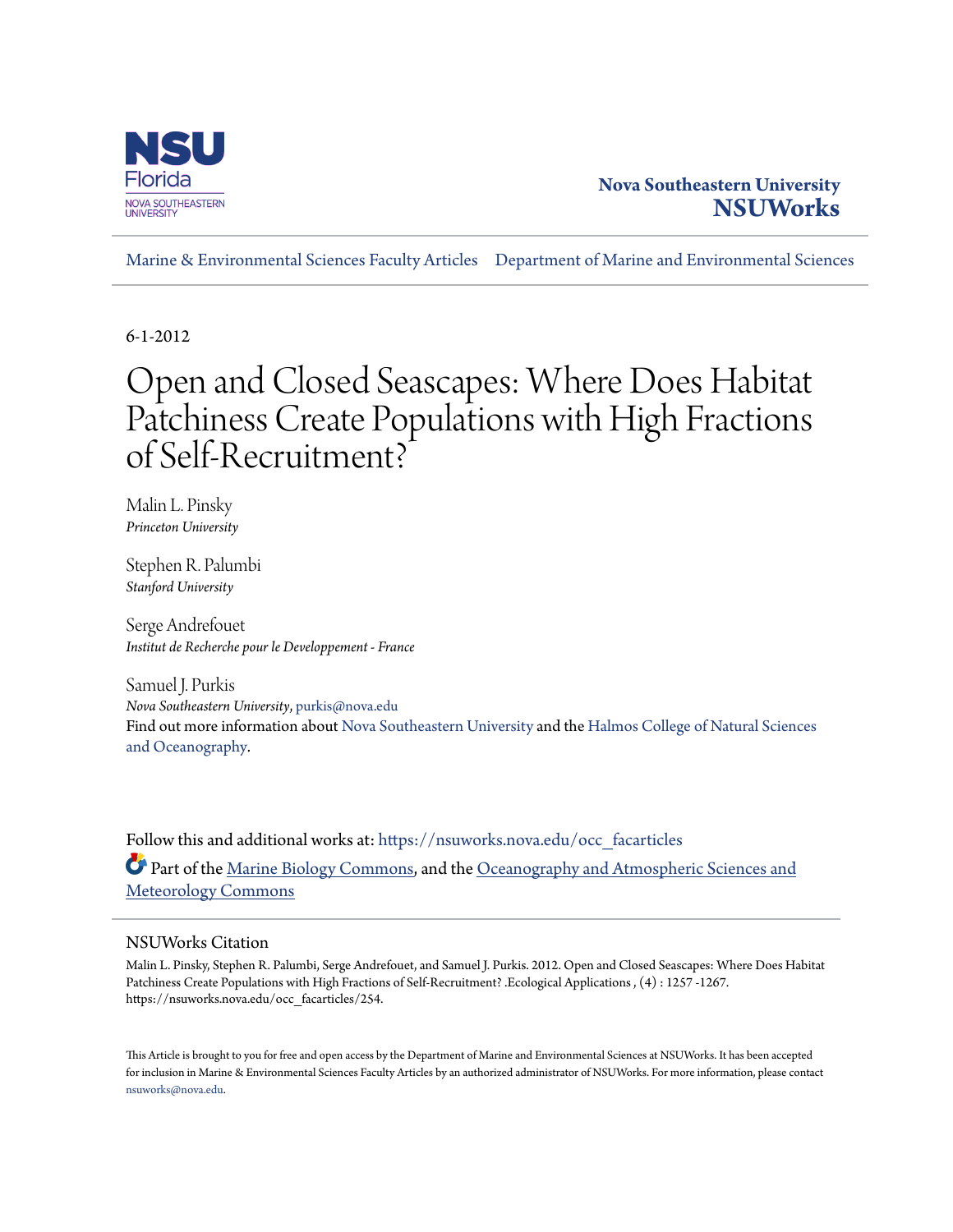## Open and closed seascapes: Where does habitat patchiness create populations with high fractions of self-recruitment?

Malin L. Pinsky, <sup>1,5</sup> Stephen R. Palumbi, <sup>2</sup> Serge Andréfouët, <sup>3</sup> and Sam J. Purkis<sup>4</sup>

<sup>1</sup>Department of Ecology and Evolutionary Biology, Princeton University, 106A Guyot Hall, Princeton, New Jersey 08544 USA<br><sup>2</sup>Honking Marine Station, Department of Biology, Stanford University, 120 Oceanwiew Boulevard  $\hat{H}$ Opkins Marine Station, Department of Biology, Stanford University, 120 Oceanview Boulevard,<br>Pacific Grove, California 93950 USA Pacific Grove, California 93950 USA<br><sup>3</sup> Institut de Peebeueke nous le Développement, Centre de Noumée, P.P.

Institut de Recherche pour le Développement, Centre de Nouméa, B.P. A5, 98848, Nouméa, New Caledonia<sup>4</sup><br>Alational Coral Beat Institute, Nova Southeastan University Oceanographic Center, David Beach, Florida 33004 National Coral Reef Institute, Nova Southeastern University Oceanographic Center, Dania Beach, Florida 33004 USA

Abstract. Which populations are replenished primarily by immigrants (open) and which by local production (closed) remains an important question for management with implications for response to exploitation, protection, and disturbance. However, we lack methods for predicting population openness. Here, we develop a model for openness and show that considering habitat isolation explains the existence of surprisingly closed populations in highdispersal species, including many marine organisms. Relatively closed populations are expected when patch spacing is more than twice the standard deviation of a species' dispersal kernel. In addition, natural scales of habitat patchiness on coral reefs are sufficient to create both largely open and largely closed populations. Contrary to some previous interpretations, largely closed marine populations do not require mean dispersal distances that are unusually short, even for species with relatively long pelagic larval durations. We predict that habitat patchiness has strong control over population openness for many marine and terrestrial species with a highly dispersive life stage and relatively sedentary adults. This information can be used to make initial predictions about where populations will be more or less resilient to local exploitation and disturbance.

Key words: connectivity; coral reef seascapes; dispersal; landscape ecology; marine protected areas; metapopulation; population openness; reef fishes.

#### **INTRODUCTION**

Ecologists frequently classify populations as open or closed, depending on whether they are replenished primarily by immigrants or by local production (Thomas and Kunin 1999, Hixon et al. 2002). Recruitment is directly related to local reproduction in closed populations, but independent in populations that are open. This distinction has important implications for management and affects a population's response to exploitation or protection, recovery from disturbance, degree of local adaptation, source of density regulation, interactions with other species, and population dynamics (Palmer et al. 1996, Roberts 1997, Armsworth 2002, Hixon et al. 2002, Lenormand 2002, Leibold et al. 2004, Wieters et al. 2008). For example, because immigrants will continue to arrive to an open population even if local adults become rare or extirpated, relatively open populations can recover quickly after disturbance or exploitation (Roberts 1997). In contrast, recruitment declines with adult abundance in closed populations.

An important question is therefore which populations are open, which closed, and which somewhere in

Manuscript received 9 July 2011; revised 30 January 2012; accepted 1 February 2012. Corresponding Editor: J. J. Vander Zanden.

<sup>5</sup> E-mail: pinsky@princeton.edu

between. Many authors have suggested that we should expect open populations for species with a highly dispersive life stage, including many plants, winddispersed insects, stream-dwelling species, and marine organisms, particularly at narrow spatial scales (Palmer et al. 1996, Thomas and Kunin 1999, Hixon et al. 2002, Mora and Sale 2002). In contrast, we should expect closed populations at wide spatial scales and for species with discrete populations and little to no dispersal. This guidance, however, is only qualitative, and may lead to misinterpretation if not addressed quantitatively.

As defined in the literature, population openness is one minus the probability that an arriving recruit was born within the population in question (Hixon et al. 2002). This quantity has been attractive to researchers because it can be measured empirically. For example, a number of studies have measured relatively low openness in marine species, despite the fact that these species' larvae spend weeks to months dispersing and have the ability to travel long distances (Jones et al. 1999, 2005, Swearer et al. 1999, Taylor and Hellberg 2003, Almany et al. 2007). These observations have prompted a range of hypotheses for how largely closed populations can arise despite high dispersal abilities. Explanations include natural selection against immigrants, mortality of dispersing individuals, and physical retention mechanisms (Paris and Cowen 2004, Shanks 2009, Marshall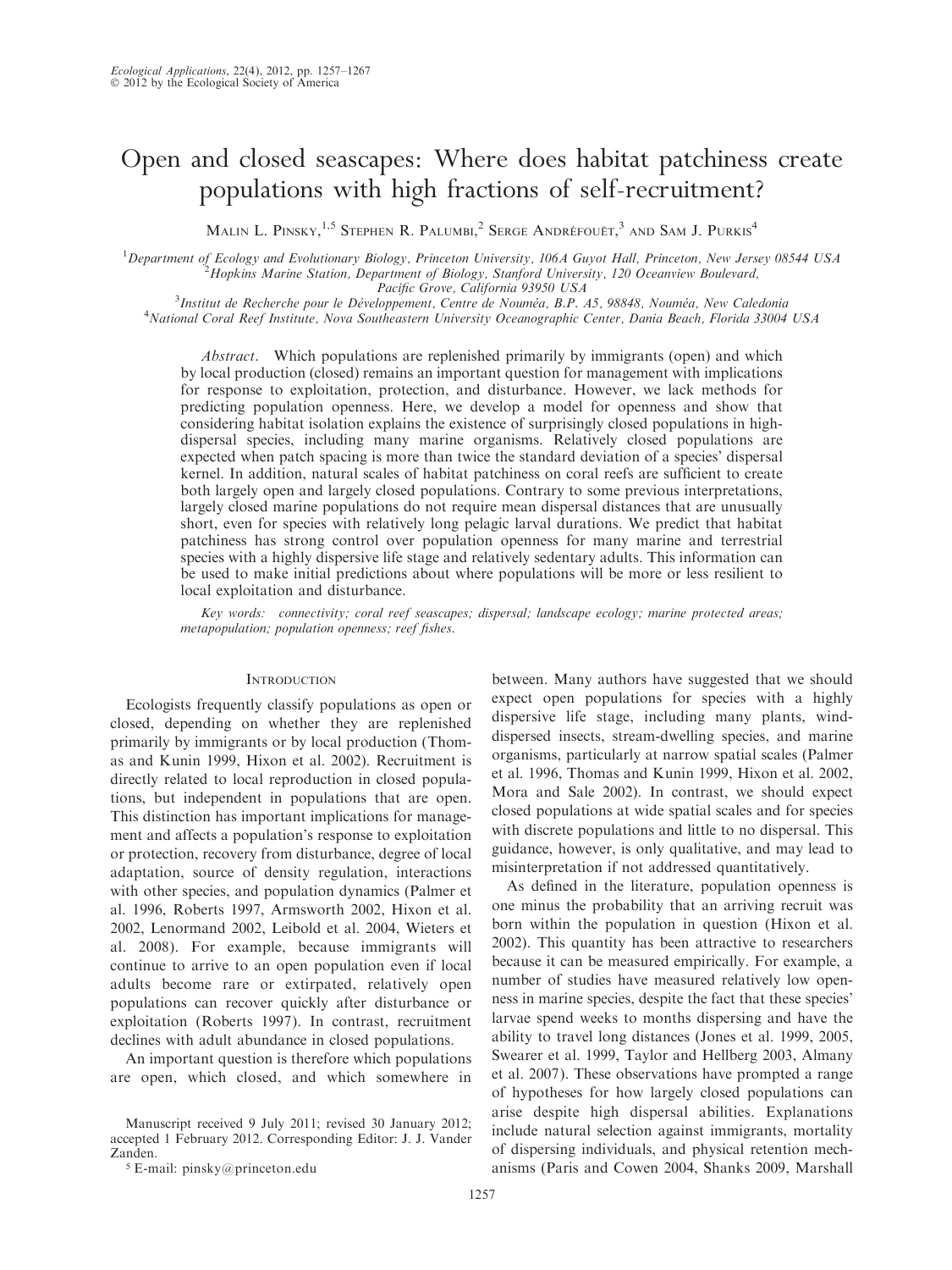et al. 2010, Shima et al. 2010). For many marine species, one widespread interpretation is that mean dispersal distances are much shorter than previously suspected (Warner and Cowen 2002, Levin 2006), and perhaps only hundreds of meters in species with relatively closed populations (Shanks 2009). The implicit assumption in many of these interpretations is that relatively closed populations must be evidence that mean dispersal distances are short. If true, one implication would be that protected areas developed for these species could be much smaller than previously suspected, since the required size for protected areas scales with the mean dispersal distance (Botsford et al. 2001, Lockwood et al. 2002).

What, however, is the relationship between dispersal abilities and population openness? Is a relatively closed population an accurate indication of short mean dispersal distances? To date, this question has been left to qualitative judgment and terms like high, low, local, and regional. We lack the quantitative theory to predict the level of population openness we should expect in a given situation and against which observations could be compared. A model would also facilitate increased communication among empiricists measuring population openness and theoreticians examining spatial population dynamics, as has been called for by previous authors (Kinlan et al. 2005, Botsford et al. 2009).

In this paper, we develop a simple model for population openness that is appropriate for species with sedentary adults and dispersing juveniles (e.g., a seed or larval stage). We use coral reef fishes as an illustrative example because recent empirical papers have highlighted what appear to be surprisingly closed populations. Our model considers dispersal ability as well as habitat patchiness. This latter addition facilitates the application of our model to realistic landscapes and seascapes, and, as we will show, has important impacts on openness. Most habitats exist as patches in a less suitable matrix, including meadows, forests, mountaintops, and estuaries (Saunders et al. 1991, Andréfouët et al. 2006). Habitats are also highly patchy in the sea, including kelp forests, rocky shores, coral and rocky reefs, sheltered bays and estuaries, and deep-sea vents (Kritzer and Sale 2006). Biophysical models of marine larval dispersal have suggested that large and isolated habitat patches can have relatively closed populations (James et al. 2002, Cowen et al. 2006), and recent empirical studies have found that larval connectivity among coral reef patches declines with distance (Buston et al. 2011, Saenz-Agudelo et al. 2011). Previous authors have also suggested that geographic setting may be an important driver of population-level processes in marine fishes (Jones et al. 2009), but it remains unclear whether (or where) natural scales of habitat patchiness are sufficient to have an impact on openness. In general, patchiness is unimportant if dispersal easily crosses habitat gaps (Wiens 1989). To date, however, we lack quantitative

comparisons between dispersal distances and empirical scales of habitat patchiness throughout the ocean.

Renewed attention to habitat patchiness is also timely given the strong focus on patchiness in metapopulation and landscape theory, including the effects of matrix quality and patch number, spacing, and quality on population persistence and equilibrium density (e.g., Bascompte et al. 2002, Hastings and Botsford 2006, Moilanen and Hanski 2006, Figueira 2009, Kaplan et al. 2009, Shima et al. 2010). Similarly, protected area and marine reserve theory have examined how population survival depends on reserve size and spacing (Botsford et al. 2001, Drechsler et al. 2003, Gaines et al. 2010, White et al. 2010). In this body of theory, however, the focus has largely been on understanding how patches contribute to regional persistence at a metapopulation level.

In contrast, our paper aims to bridge the gap between theory and empirical research by focusing on a quantity (openness) that is commonly measured in the field. As mentioned earlier in the Introduction, openness is also interesting from a population dynamics perspective because it indicates where regional processes (through immigration) have important impacts on local dynamics, including recovery from disturbance. From a local manager's perspective, population openness determines whether local overharvest or conservation will have direct consequences for local persistence, or whether activities elsewhere that affect immigration will be a more important consideration. So far, however, a quantitative treatment of population openness has been overlooked.

The goal of this paper, therefore, is to determine the conditions under which habitat patchiness can create closed populations and ask whether these conditions are likely to be common in marine ecosystems. To do so, we first develop a simple model to connect habitat patchiness and dispersal ability to the degree of population openness. We then examine whether previous empirical studies are likely to fit the conditions for relatively closed populations. Finally, we ask whether such conditions are likely to be common in the natural world by using a variety of coral reef seascapes mapped by remote sensing. We argue that studies measuring selfrecruitment or population openness must be interpreted in the context of habitat patchiness. Some observations of relatively closed marine populations may result from previously underappreciated impacts of habitat patchiness on the source of larvae, rather than from short mean dispersal distances.

#### MATERIALS AND METHODS

#### Model

To connect habitat patchiness to population openness, we started from a simple connectivity metric inspired by metapopulation theory (Moilanen and Hanski 2006). We calculated the number of immigrants  $(I_i)$  into patch *i*: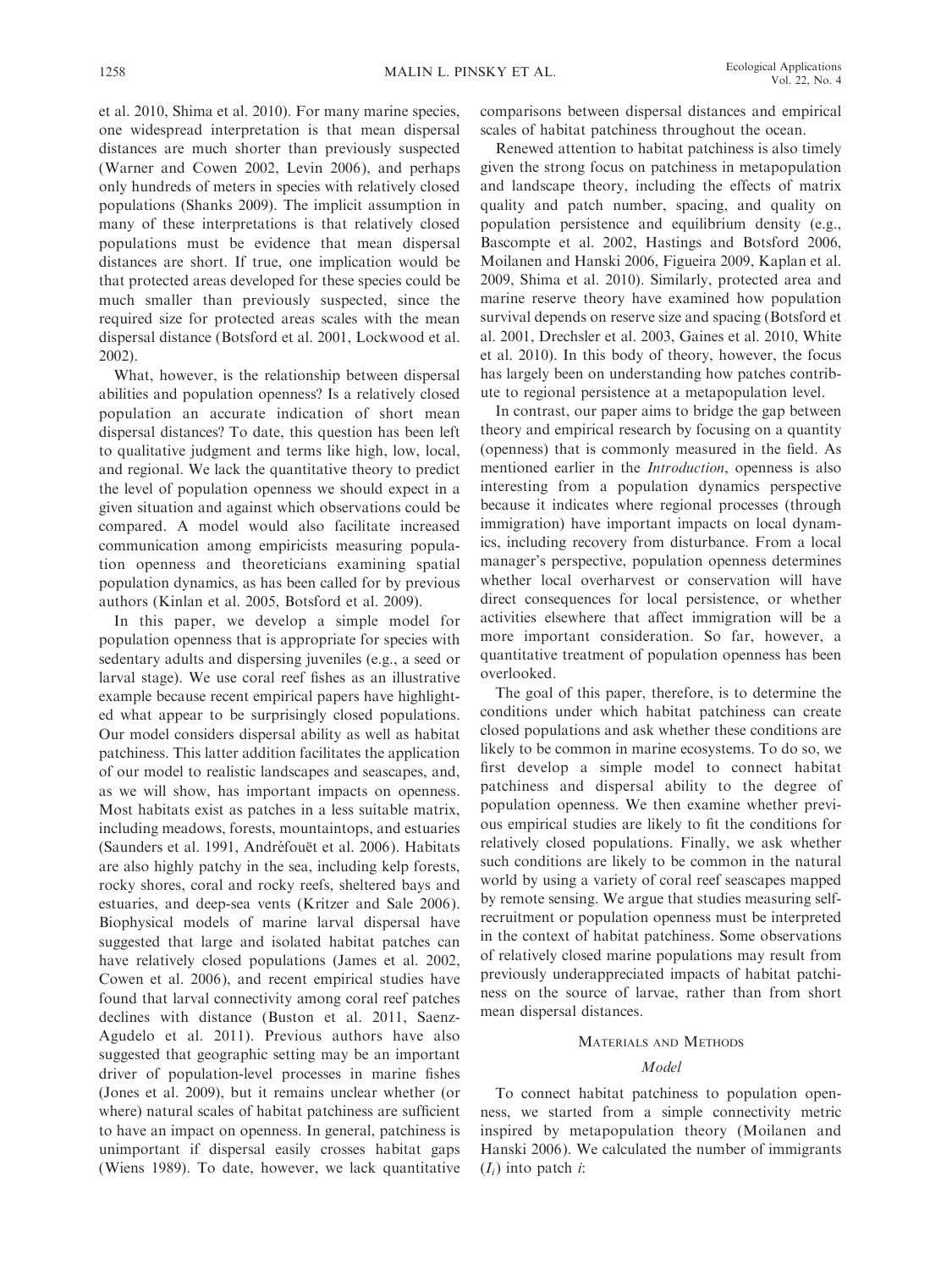

FIG. 1. Habitats can be (a) continuous or (b–d) patchy. (a) In continuous habitats, large numbers of immigrants into the focal population (gray arrows) create a population that is largely open. (b) In patchy environments, fewer immigrants reach the focal population, and the population is therefore more closed. (c) If the spacing between patches is small relative to dispersal abilities, the openness of the population will not be affected by habitat patchiness (compare to a). (d) The population will have low retention if most larvae disperse away from the patch, and this can easily occur even in relatively closed populations if habitats are patchy (compare to b).

$$
I_i = \sum_{j \neq i} D_{j,i} N_j \tag{1}
$$

where  $D_{ij}$  was the probability of a larva from patch j settling on patch i, and  $N_i$  was the number of offspring produced by patch  $j$ . The dispersal kernel  $(D)$  was a probability density function describing the distribution of dispersed larvae, but did not consider the availability of habitat at settlement locations (see Botsford et al. 2009). Following previous convention, we included any mortality that occurs during dispersal in the dispersal kernel  $(D)$ , and so  $D$  sums to much less than one for most marine species with high larval mortality (Botsford et al. 2009). A kernel summarizes the impacts of many ''biological barriers'' that occur during dispersal, including predation and starvation that are related to time in the plankton or distance (Marshall et al. 2010), but does not include any post-settlement mortality that might favor (Hamilton et al. 2008) or select against (Marshall et al. 2010) immigrants. We defined the kernel at settlement because most empirical measurements of openness are made at or quite near the time of settlement rather than substantially later. Empirical deviations from our model can suggest where such processes may be important, however.

We next used the same logic to define the number of individuals that return to the patch in which they were born:

$$
R_i = D_{i,i} N_i \tag{2}
$$

where  $D_{i,i}$  was the probability of returning to patch i. We used Eqs. 1 and 2 to define openness  $(S)$ , which is the fraction of settling individuals that are immigrants (Fig.  $1a-c$ :

$$
S_i = \frac{I_i}{I_i + R_i} \tag{3}
$$

where  $R_i$  and  $I_i$  were the numbers of self-recruiting individuals and the number of immigrants (respectively), as defined in Eqs. 1 and 2. This equation directly measured population openness as it has been defined previously (Hixon et al. 2002). Because I was sensitive to the location of habitat patches and the distances between them, S was also sensitive to seascape geometry.

We note that openness is simply one minus selfrecruitment, where self-recruitment is the probability that an arriving recruit was born within the local population (Botsford et al. 2009). The two therefore measure the same thing, but on a different scale, and we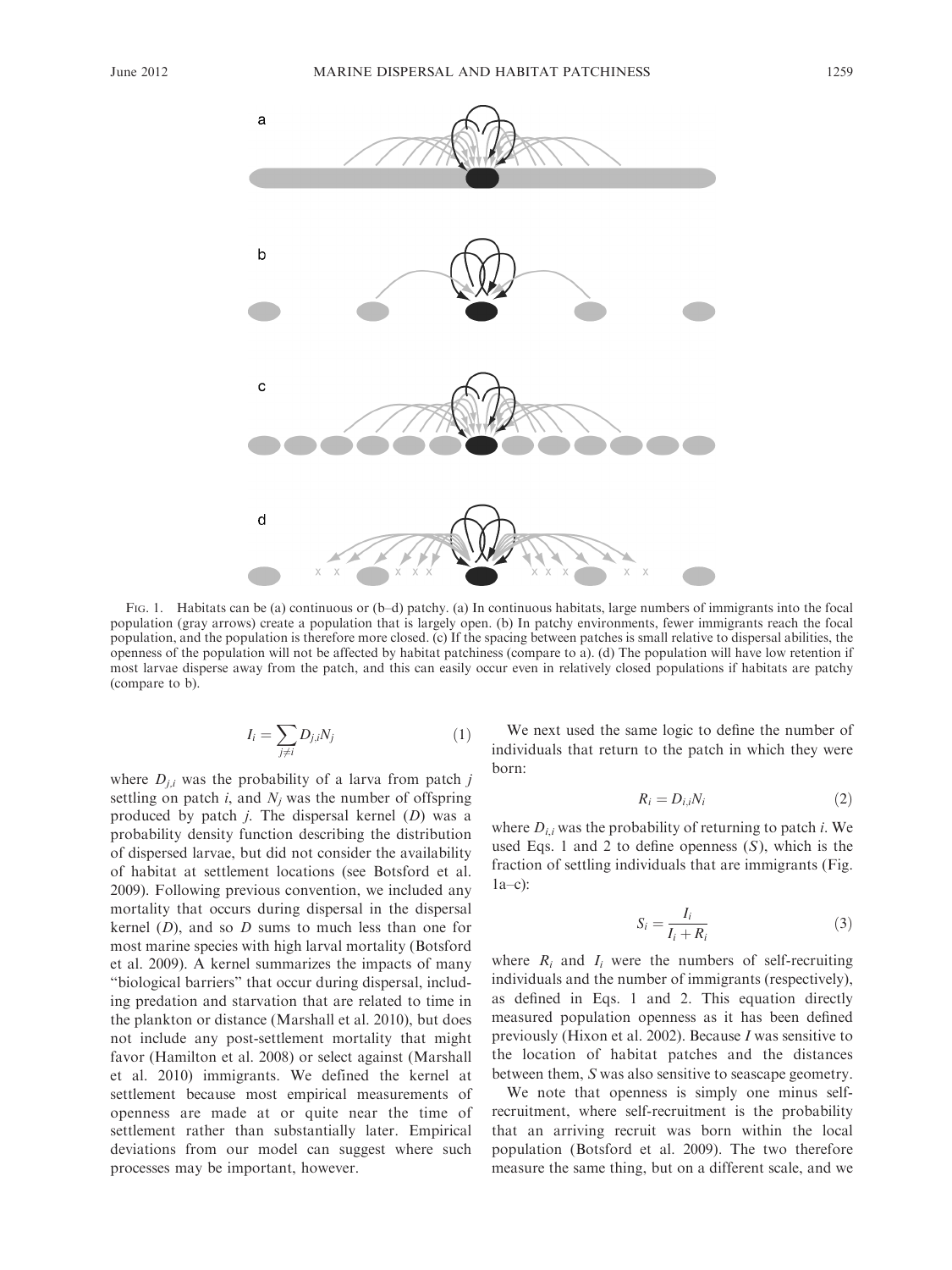use both throughout our paper to reflect the use of both terms in the scientific literature. Self-recruitment is commonly reported by empirical studies of marine larval dispersal (Jones et al. 1999, 2005, Swearer et al. 1999, Almany et al. 2007).

We also note that openness (or self-recruitment) has often been confused with retention (e.g., Kinlan et al. 2005), despite their substantial differences. Retention measures the proportion of larvae produced in a local population that settles in that population:

$$
T_i = \frac{R_i}{N_i} = D_{i,i}.\tag{4}
$$

The key difference between openness (or self-recruitment) and retention is that the former indicates the source of locally settling individuals (Fig. 1a–c), while the latter specifies the destination of locally produced individuals (Fig. 1d). The distinction lies in the denominator; while openness (or self-recruitment) is calculated as a fraction of all recruiting individuals  $(S<sub>i</sub>)$  $R_i$ ), retention is calculated as a fraction of all locally produced individuals (N). For a helpful discussion of these issues, see Botsford et al. (2009).

#### Simplifications for applying the model

To implement this model, we calculated openness and retention using simple approximations for  $D_{i,i}$  and  $N_i$ . We used a normal dispersal kernel, a form that arises both from a random walk dispersal process (Skellam 1951) and from averaging across many quasi-random larval trajectories in a coastal ocean (Siegel et al. 2008). Dispersal ability was determined by the standard deviation of this kernel  $(\sigma)$ , which is called dispersal spread (Siegel et al. 2003). Mean dispersal distance for a 1D (one-dimensional) normal kernel can be calculated as  $\sigma \sqrt{2/\pi}$ .

We centered the dispersal kernel on zero as our base scenario, but we investigated the effects of directional dispersal (e.g., advection by currents) by offsetting the kernel from zero by a mean displacement. We scaled advection so that it increased proportionally with dispersal spread. This ensured that the ratio of the two (called the Peclet number) remained constant, as has been suggested before (Gaylord and Gaines 2000, White et al. 2010).

We used a regular grid for our patches to ensure that we measured openness at a consistent spatial scale. Because all patches therefore had the same area, we also assumed that larval production was the same in each patch. Both the dispersal kernel and larval production approximations could be replaced if oceanographic models of connectivity (e.g., Cowen et al. 2006, Siegel et al. 2008) or metrics of local production (e.g., Watson et al. 2010) were available.

The net effect of these simplifications was that openness became a function of dispersal spread and patch geometry. This allowed us to calculate dispersal spread if patch geometry and openness were known.

#### Application to simple seascapes

To explore our model, we applied it first to highly simplified "dashed line" coastlines. The dashed line was similar to many marine reserve models (e.g., Botsford et al. 2001) and consisted of an infinite, 1D array of 500-m habitat patches separated by uninhabitable spaces. We also investigated a 2D (two-dimensional) grid of habitat patches. Spacing between adjacent patches was measured from patch center to patch center. A halfkilometer patch width was arbitrary, but allowed comparison to previous field studies. This scale does not necessarily correspond to the spatial scale of ecological or evolutionary populations, as these can vary dramatically in size depending on the definition used (Waples and Gaggiotti 2006).

#### Application to remotely sensed seascapes

To determine whether closed populations are likely to be common, we analyzed 17 coral reef seascapes. These seascapes were previously classified from 30-m spatial resolution Landsat satellite images (Andréfouët et al. 2006, Wabnitz et al. 2010). The individual seascapes (Appendix: Fig. A1) were chosen to represent the global diversity of coral reefs. For analysis, the reefs were converted to a  $500 \times 500$  m grid. Grid cells were specified as suitable habitat if  $>50\%$  of the cell was covered by coral reef. We calculated S for each grid cell with Eq. 3 and a two-dimensional, symmetrical, normal dispersal kernel. Because few patches were isolated by land (see Appendix: Fig. A1), we did not prevent larvae from dispersing across land.

#### **RESULTS**

#### Population openness in simple seascapes

We first tested our model on a uniform line of habitat patches (Fig. 1b). In this context, S varied from nearly 0% to nearly 100%, depending on the relative values of dispersal spread and habitat spacing (Fig. 2). As expected, high spacing between habitat patches and short dispersal created closed patches with low immigration (lower right of Fig. 2), while the opposite created open patches (upper left of Fig. 2). Changing the scale of analysis (different patch size) had negligible impact on this graph because all patches in this simple model were the same size. Choosing a larger size created patches with both more local recruits and more immigrants, but effectively the same openness. In two dimensions (Fig. 2b), patches tended to be somewhat more open for the same patch spacing and dispersal spread because there were a greater number of surrounding patches to contribute immigrants. Patches were also more open in advective environments because fewer larvae returned to the patch from which they were born (Appendix: Fig. A2).

As a general guideline, our model predicted relatively closed patches if spacing was more than about twice the dispersal spread (diagonal of Fig. 2). For a leptokurtic kernel (fat tails and high central peak), patches become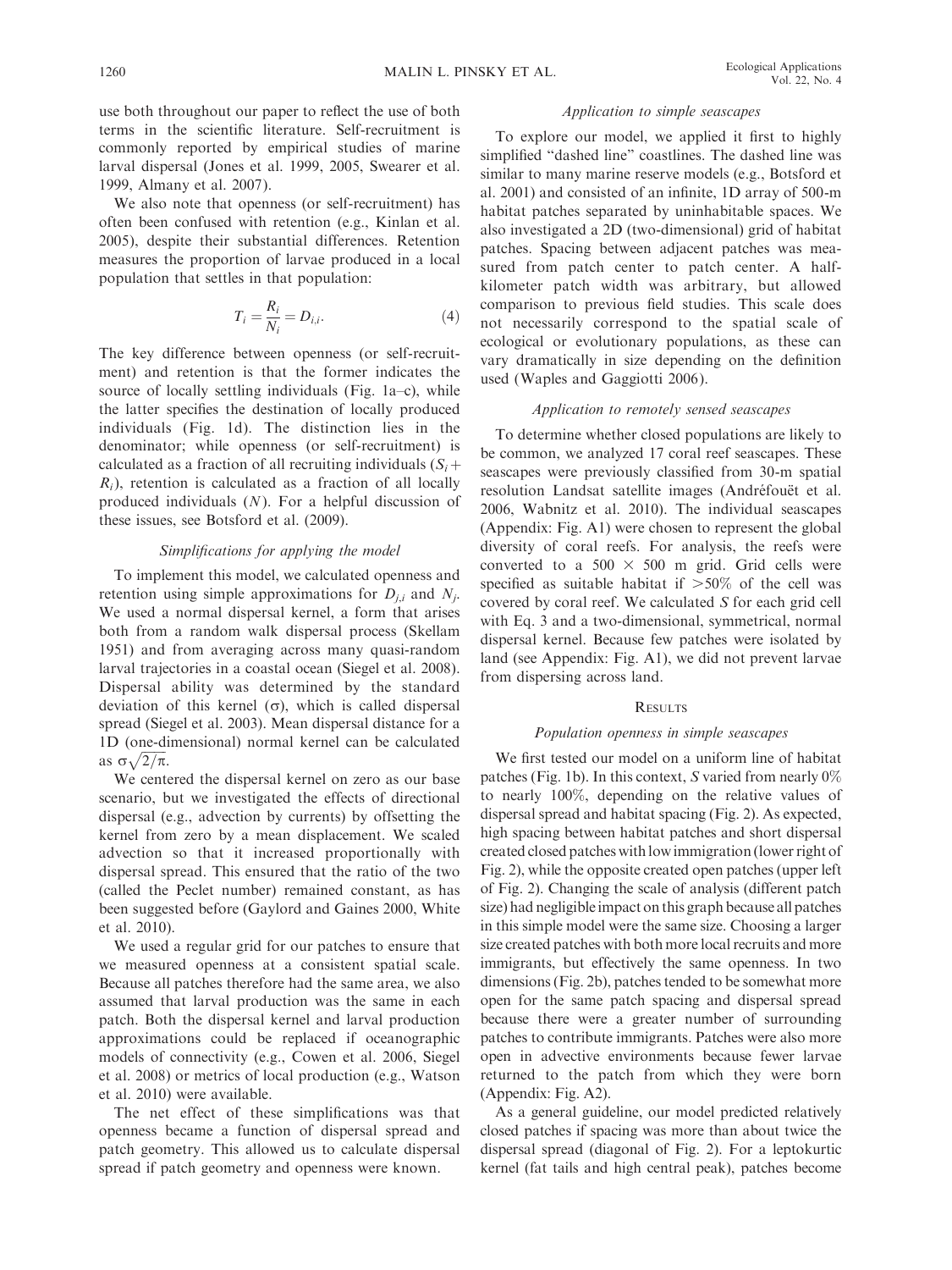closed at narrower spacing, and so this guideline tends to be conservative. In advective environments, wider spacing was required for closed populations (Appendix: Fig. A2).

An example illustrates the important difference between openness and retention. For a species with 10 km dispersal spread in a habitat with 25-km gaps between patches, patches had both low retention  $(>\!\!98\%)$ of larvae emigrated) and low openness (only 8% of settling larvae were immigrants). Put another way, the patches had both low retention and high self-recruitment (92% of settling larvae were from local parents). This situation corresponds to the lower right of Fig. 2.

When habitat spacing was about twice the dispersal spread, small differences in dispersal or spacing had relatively large effects on S (along the diagonal of Fig. 2). If marine environments are patchy at scales similar to an organism's dispersal ability, seascapes should contain both relatively open and relatively closed patches (high and low S, respectively).

#### Comparison to empirical studies

It appears that many recent marine larval tagging studies have been conducted in the zone where both open and closed populations are likely, and particular care should be used when interpreting their results. For example, three studies observed openness of 40–70% (self-recruitment of 60–30%) to  $\sim$  500-m habitat patches in four species of coral reef fish (genera Amphiprion and Chaetodon; Jones et al. 2005, Almany et al. 2007, Planes et al. 2009). An important but easily overlooked aspect of these studies is that the nearest habitat patch was 5– 20 km away. Using the range of patch spacing and openness reported by these studies, we delineated their parameter space with the dashed polygon in Fig. 2 (xaxis, 5–20 km; y-axis, 40–70% openness).

While none of these studies measured dispersal spread, our model allowed us to infer what it might be. For example, along a 1D coastline with 10-km patch spacing, our model suggested that a dispersal spread of 12 km would be most compatible with 70% openness (or 30% selfrecruitment; e.g., Jones et al. [2005] studying Amphiprion polymnus). In a 2D ocean with 20-km patch spacing, a dispersal spread of 10 km would be most compatible with 40% openness (or 60% self-recruitment; e.g., Almany et al. [2007] studying Amphiprion percula and Chaetodon vagabundus). In a 2D ocean with only 5-km spacing, however, our model needed only a 2.5-km dispersal spread to produce 40% openness. In all cases, our results suggested that the three empirical studies would have observed dramatically more closed populations if dispersal spread in these coral reef fishes was  $\leq$ 2 km.

#### Closed populations within empirical seascapes

Upon examining empirical seascapes, we found that they had both open and relatively closed patches. We first show examples from the Bahamas with 2-km dispersal spread and from Papua New Guinea with 5 km dispersal (Fig. 3). These examples were chosen to



FIG. 2. Openness  $(S)$  of patches predicted from a normal dispersal kernel in a patchy habitat that was (a) a onedimensional coastline (similar to Fig. 1b) or (b) a twodimensional grid. Patches were 500 m wide, and spacing measured the distance between patch centers. When spacing between patches was more than about twice the dispersal spread, S was low and percentage self-recruitment was high (lower right). The dashed polygon outlines the ranges of habitat spacing and values of S measured by three marine population openness studies (Jones et al. 1999, Almany et al. 2007, Planes et al. 2009).

illustrate the range of S predicted within each seascape. In both, the patches embedded in continuous sections of reef had high  $S$  (up to 98%) and would be classified as open at this scale. In addition, a small number of patches were more isolated and had S as low as 44%. These latter patches received up to 56% of their recruits from local parents (56% self-recruitment) and would appear quite closed.

We next applied our models across 17 coral reef seascapes (Appendix: Fig. A1) to ask whether all seascapes are likely to contain closed populations. We found surprising similarities among seascapes (Fig. 4). While seascapes on average were open across all dispersal spreads (Fig. 4a), we also found that all seascapes contained at least some isolated patches that were largely closed and had low S (Fig. 4b). All seascapes exhibited a similar relationship between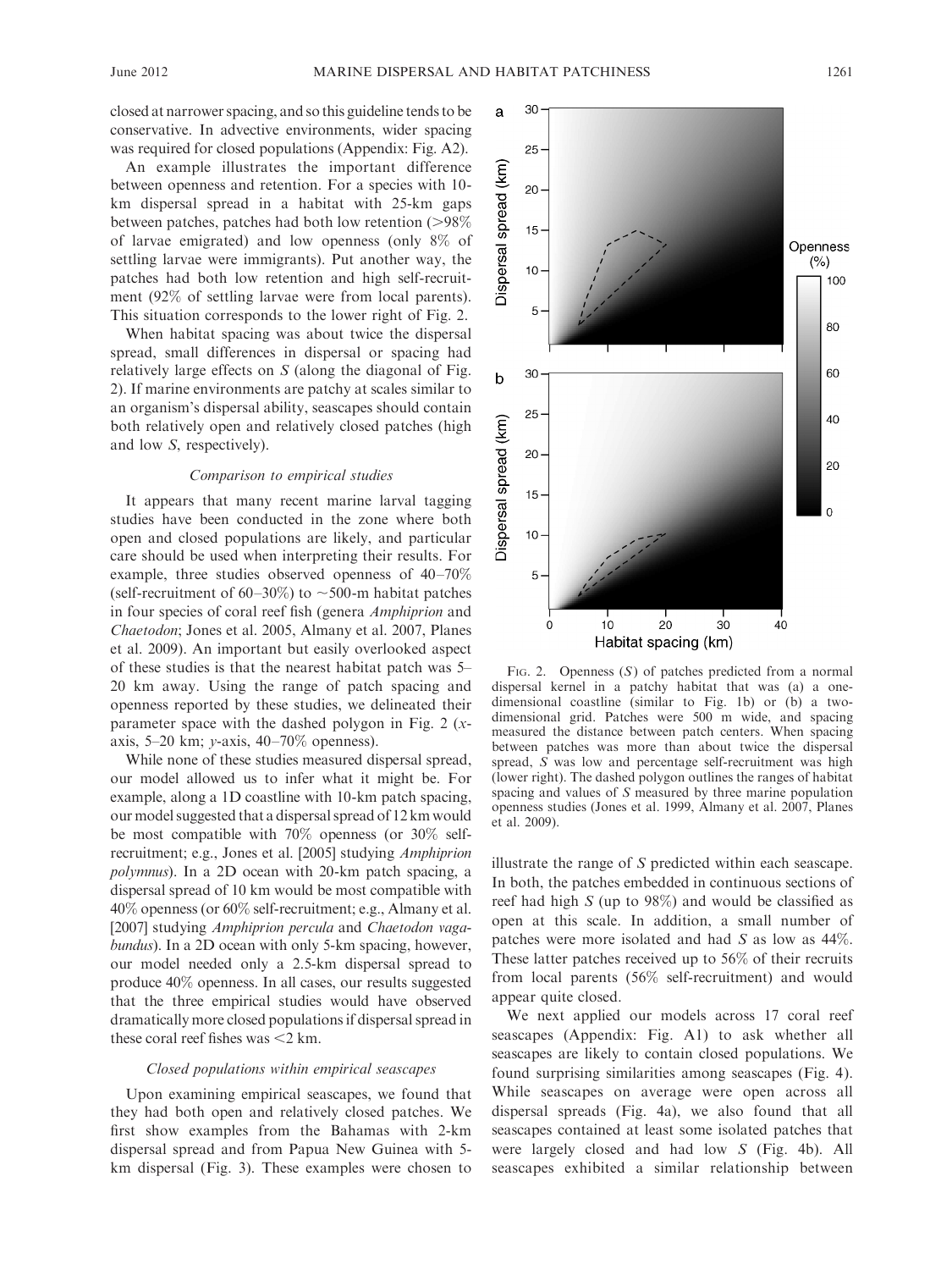

FIG. 3. Variation in openness (S) across patchy seascapes: (a) Ragged Island, Bahamas (2-km dispersal spread) and (b) Kimbe Bay, Papua New Guinea (5-km dispersal spread). Grid cells were 500-m squares, and the dispersal kernel was 2-D (twodimensional) normal. Each seascape had a large number of well-connected reefs with high immigration and a smaller number of relatively closed populations with as low as 44% openness (56% self-recruitment). The textured gray fill in panel (b) indicates land.

openness and minimum dispersal spread, with a threshold near 10 km (Fig. 4b). Closed patches were most likely for species with dispersal spread  $\leq$ 5 km.

Substantial variation between seascapes was also apparent. On continuous reefs such as Northwest Belep (New Caledonia 2), patches were generally open even at short dispersal spreads. In highly patchy seascapes such as Kimbe Bay (Papua New Guinea 3), some patches were moderately closed even for dispersal spreads up to 10 km. The somewhat unique curve in the Java Sea (Indonesia 1) was created because two adjacent patches were quite isolated and therefore had a predicted S near 50% for dispersal spreads of 2–5 km (Fig. 4b). In all seascapes, however, all patches were open for species with dispersal spread  $>20$  km.

Average nearest neighbor distance was a reasonable predictor of average openness  $(S)$  within seascapes (Fig. 5;  $P < 0.003$ ,  $r^2 > 46\%$ ). Seascapes with wider spacing had lower S, and the populations in these patchier seascapes were more closed.

Finally, we note that we conducted our analyses at only a single grid scale to illustrate a general pattern across many seascapes. Following the logic of our models, however, analyses with a larger grid size (e.g., 1  $\times$  1 km) generally showed populations that were more closed (Appendix: Fig. A3). Similarly, a smaller grid size showed populations that were more open.

#### **DISCUSSION**

By examining a simple model, we determined conditions under which habitat patchiness can have strong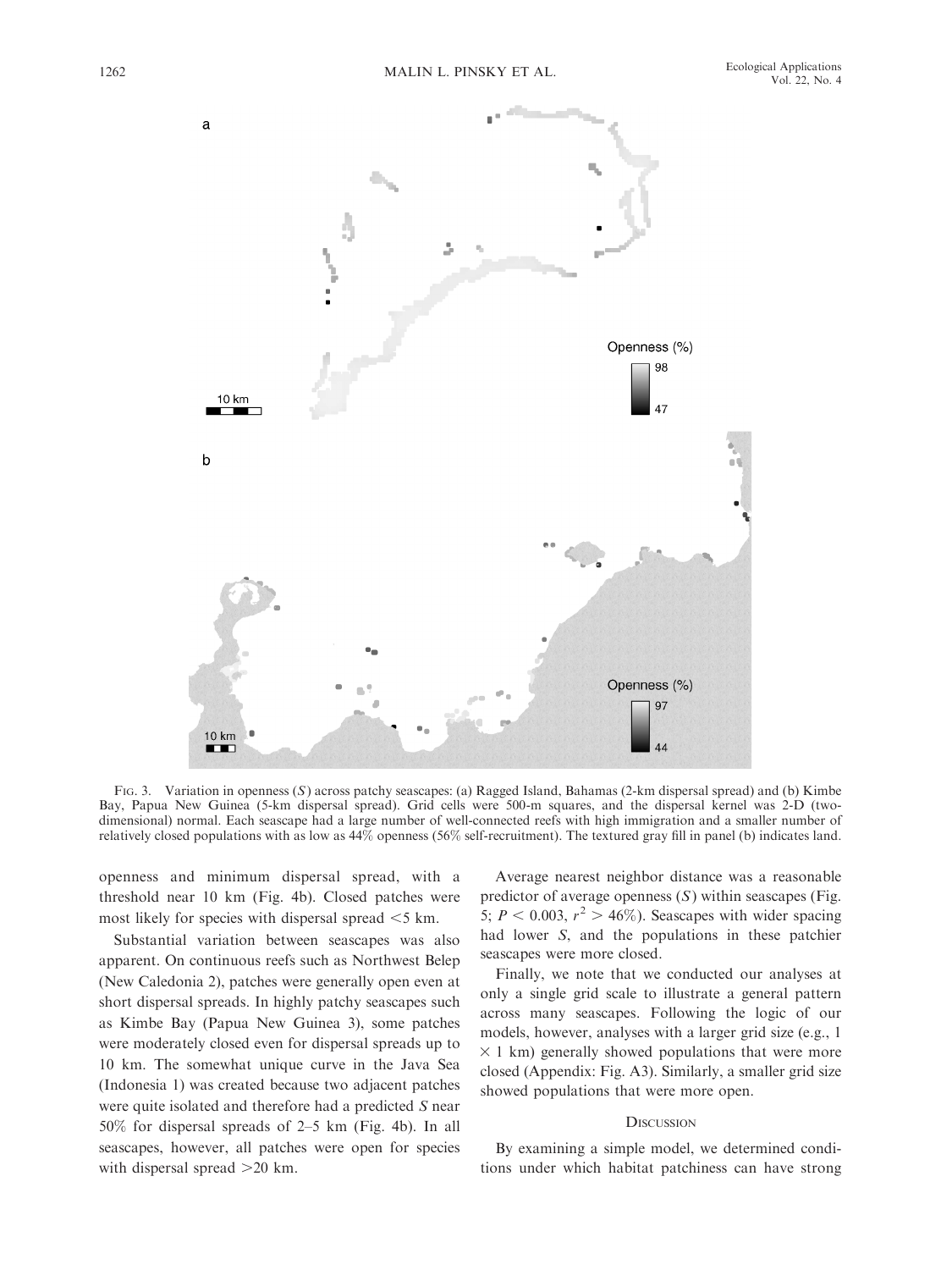

FIG. 4. Patch openness  $(S)$  within each of 17 coral reef seascapes, as related to dispersal spread (note log scale): (a) mean, (b) minimum, and (c) maximum were calculated across all grid cells within a seascape. Minimum and maximum openness indicates the most or least closed habitat patch (respectively) in each seascape. Each line represents one seascape. Openness was calculated to 500  $\times$  500 m grid cells. See Appendix: Fig. A1 for maps and locations of each seascape.

impacts on immigration and population openness. We found that relatively closed populations with few immigrants were more common where patch spacing was more than twice the dispersal spread. When investigating realistic levels of habitat patchiness, we found that a wide range of coral reef seascapes were likely to contain a mixture of isolated, relatively closed populations with low immigration and open populations with substantially more immigration. We found that patch spacing could explain why a number of recent studies have found surprisingly closed populations in marine fishes otherwise characterized by relatively wide dispersal kernels.

Our criteria for closed populations provide quantitative guidance on an issue that has been discussed qualitatively for many years (Hixon et al. 2002, Mora and Sale 2002, Warner and Cowen 2002). Our models of patchy habitats indicated that largely closed populations could arise for many species even at commonly encountered levels of patch isolation. Where a patch is isolated by more than twice the dispersal spread, relatively few individuals will immigrate from other patches and we should expect the population to be relatively closed. This criterion should be relevant not only to sedentary marine species with larval dispersal, but also to wind-dispersed insects, stream-dwelling aquatic organisms, plants with wind-dispersed seeds, and other organisms with a juvenile stage that disperses substantially farther than its adults.

We also note that our two-times rule for closed populations should not be confused with previous criteria for self-persistent populations. Theory suggests that isolated populations are more likely to survive on



FIG. 5. Mean openness (S) across  $500 \times 500$  m grid cells plotted against mean nearest-neighbor distance within each seascape. Each point is one of the 17 seascapes analyzed in this paper.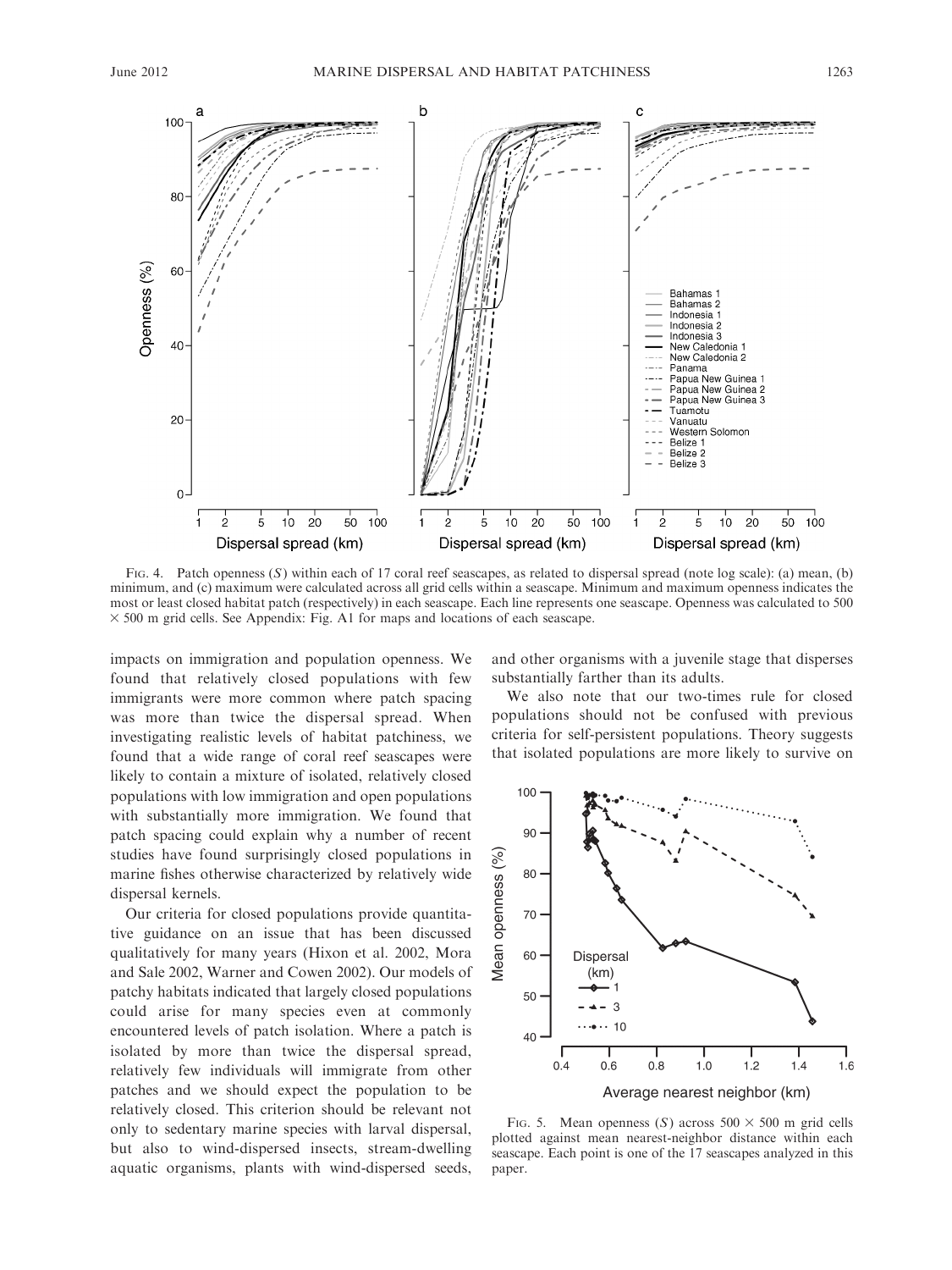patches at least twice as wide as mean dispersal distance (Botsford et al. 2001, Lockwood et al. 2002, White et al. 2010). Under such conditions, the fraction of larvae retained on the patch is high enough that the population can be sustained on local production alone. As a result, self-persistence depends on the relation between patch size and dispersal. In contrast, population openness depends on patch spacing and dispersal.

#### Interpretation of empirical studies

Appreciating the difference between persistence and openness is especially important for interpreting recent studies investigating the source of larvae recruiting to populations (e.g., Jones et al. 1999, 2005, Swearer et al. 1999, Almany et al. 2007). For example, it would be incorrect to assume that dispersal spread must be  $<500$ m to explain relatively closed populations of reef fish on 500-m habitat patches (e.g., Shanks 2009). If dispersal spread was  $<$  500 m, these populations should have had virtually 0% openness, rather than the 40–70% openness observed. Instead, our model for population openness provided a quantitative method for interpreting these studies, and suggested that dispersal spread was one to two orders of magnitude greater (3–15 km, depending on the particular species and study). These numbers should be interpreted carefully because they rely on the assumption of a normal dispersal kernel and were based upon simple ''dashed-line'' or regular grid representations of habitat. However, recent field studies suggest that our model results are reasonable, despite its substantial simplifications. Population genetic methods suggest a dispersal spread near 10 km in other Amphiprion species (Pinsky et al. 2010, Saenz-Agudelo et al. 2011) and in other reef fish (Puebla et al. 2009).

One hypothesis stemming from our estimates of dispersal spread is that the above small island populations appear unlikely to persist on local reproduction alone, and therefore appear to require immigration for survival. We propose this hypothesis because the patch size of these populations appears to be substantially less than twice the mean dispersal distance, which is the standard minimum threshold for self-persistence (Lockwood et al. 2002). This self-persistence criterion should apply even though relatively high levels of self-recruitment have also been observed in these populations. Further work will be needed to test this hypothesis. Teasing apart the demographic consequences of dispersal (e.g., Carson et al. 2011) will help reveal how reef fish survive on small habitat patches and will have important implications for the design of marine protected areas (MPAs) and networks of MPAs.

#### Openness in naturally patchy landscapes

By analyzing a broad range of coral reef seascapes, we showed that natural variation in patch spacing is sufficient to have strong control over immigration rates, determining both whether and where populations are more open or closed. It has long been clear that

extremely isolated islands harbor closed populations with little immigration (Robertson 2001), but it has not been clear that habitats are also sufficiently patchy at scales of tens of kilometers to create largely closed populations. Our results indicated that across 17 coral reef seascapes, populations with little immigration were always present, particularly for species with dispersal spread  $<$ 10 km. Our maps provide initial hypotheses for where openness should be higher or lower, and these hypotheses can be tested with field observations. Where possible, a valuable extension to these models would be to use oceanographic currents to inform dispersal kernels and field surveys to guide larval production on each patch.

More generally, our analysis showed that the location of a population is important for determining how that population is replenished. A habitat patch being managed within a continuous string of other patches is likely to have high immigration in which larval supply or recruitment is independent of local production. In contrast, managers considering isolated habitat patches may encounter relatively closed populations where local production has a strong impact on larval supply. This realization also adds habitat configuration as an important aspect to consider in debates about the sources of regulation and density dependence in populations (Hixon et al. 2002). Models assuming open population dynamics (e.g., Bascompte et al. 2002) will be more appropriate in relatively continuous habitats, while models assuming partially closed dynamics (e.g., Bolker and Pacala 1999) will be appropriate in more isolated patches.

We chose to focus on coral reefs in this paper because there are readily available global data on their distribution, but we expect that our results will be broadly relevant across many habitats, both marine and terrestrial. While the patchiness of terrestrial habitats have long been recognized (Saunders et al. 1991), we also emphasize that many marine habitats are patchy as well, including estuaries, rocky reefs, deep sea vents, seamounts, rocky intertidal habitats, kelp forests, mangroves, seagrasses, tide pools, and sheltered bays (Kritzer and Sale 2006). Many marine species specialize on a single or small number of these habitat types as adults, and hence many species have patchy, fragmented distributions. We therefore predict that these species will have a range of both open and more closed populations. New efforts to map marine habitats, including with remote sensing, will be an important step toward understanding the role of patchiness in local demography (Andréfouët et al. 2006, Purkis et al. 2007).

As may have become clear, immigration fractions and population openness are matters of scale (Wiens 1989, Levin 1992). As other authors have noted, picking a wider spatial scale for investigation will reveal more strongly closed populations, while at a finer scale (e.g., a single coral head), populations will be almost entirely open (Wiens 1989, Hixon et al. 2002). Our chosen grid scale made our results relevant to previous studies, but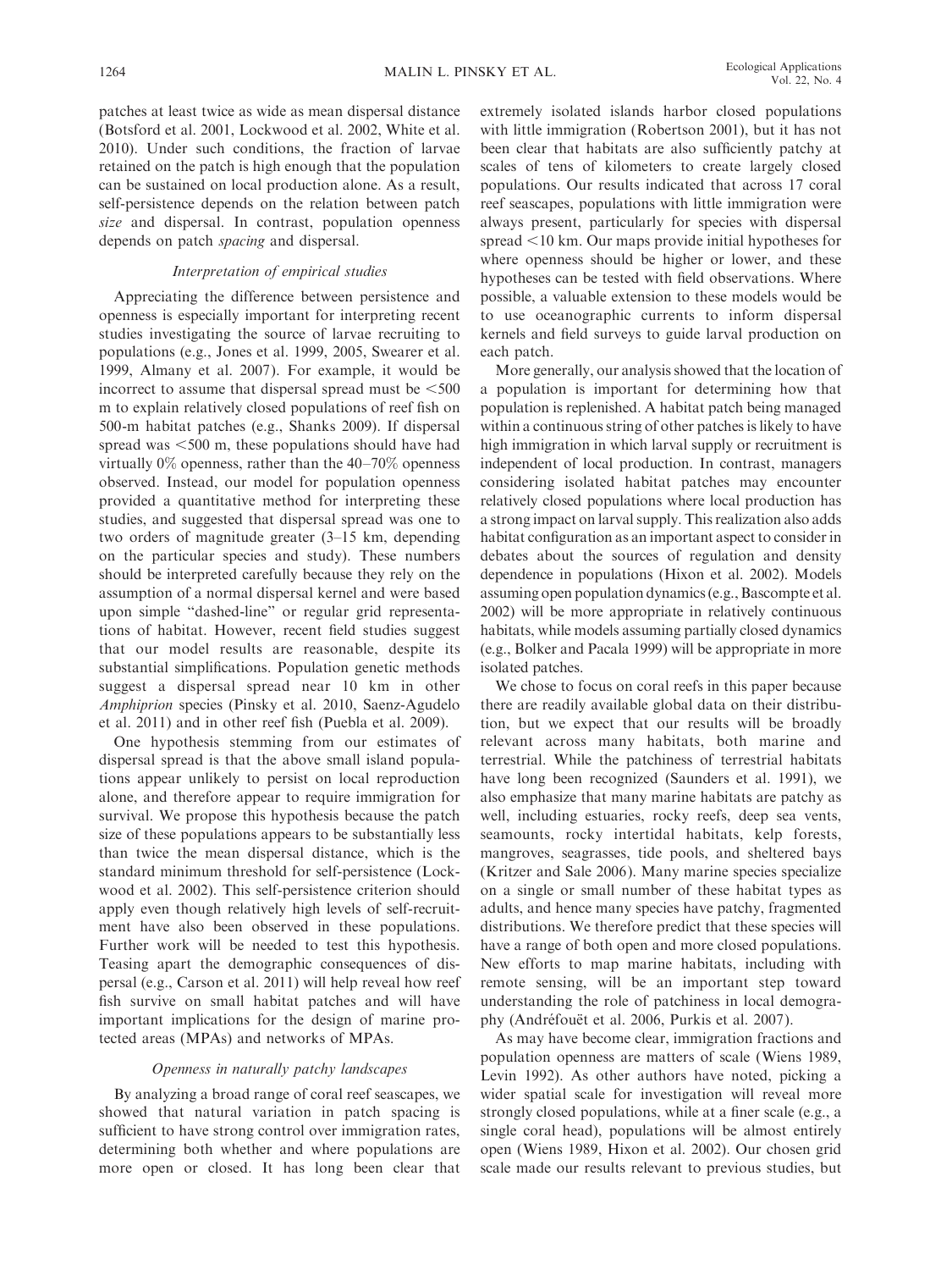higher spatial resolution remote sensing products (e.g., 30 m) are available to resolve small reefs that may be important stepping stones for low dispersal species (Andréfouët et al. 2006). Temporal scale is also an important consideration, and our focus in this paper has been on single-generation, ecological time scales. Over evolutionary time scales of many generations, however, rare long distance dispersal events and multigenerational dispersal across intermediate stepping stones can keep populations evolutionarily connected even if they are ecologically quite closed (Waples 1998).

#### Model limitations

Our model represents the interactions of larval transport, behavior, and survival as a dispersal kernel that applies to all patches, and it captures the locations of larval production and settlement with a habitat map. These are clearly simplifications of marine dispersal, but our model's complexity is comparable to many useful metapopulation models (Moilanen and Hanski 2006). Updated versions of our model that use ocean currents to derive site-specific dispersal kernels would add accuracy to our predictions, but would not change our general conclusion that both relatively open and closed patches are likely to coexist within seascapes. Oceanographic features such as jets and gyres can create consistent places that favor transport or retention of larvae (Cowen et al. 2006), while heterogeneities in water quality can alter larval survival and affect population openness (Shima et al. 2010). Larval transport is also temporally stochastic, which means that managers cannot rely on recruitment in any single season to match results from a long-term average such as predicted in our model (White et al. 2011). Recovery after disturbance, for example, could be delayed or quickened by this stochasticity.

Our model could also be extended to consider other aspects of biology. For example, we assumed that population density was constant in our model application. When density varies, patches with higher density will experience more self-recruitment (lower openness) because they contribute proportionally more to the larval pool. It is a simple task to include variation in density when it is known by using location-specific values for N (reproduction per patch). Certain types of larval behavior, such as homing to isolated islands, may also concentrate larvae near habitat patches (Leis et al. 2011), which would violate our assumption that the kernel is independent of habitat configuration. This behavior, though, will only decrease openness if larvae show stronger homing to their natal reef than to other reefs.

#### Future directions

Moving forward, it is interesting to note that conditions for persistence typically depend on retention or full dispersal matrices (Botsford et al. 2001, Lockwood et al. 2002, Byers and Pringle 2006, Hastings and Botsford 2006), while empirical studies measure openness or dispersal distance. This difference can make it difficult to translate empirical research into concrete advice for population management. Dispersal kernels, as used in this study, provide one method for translating between openness (or self-recruitment), dispersal spread, retention, and dispersal matrices. In fact, we demonstrated above how knowledge of seascape geography and openness can be used to infer dispersal spread under certain assumptions. If dispersal spread and shape are known (or assumed), they can be used to build simple dispersal matrices, though more research is needed into the temporal and spatial variation in kernels. More broadly, efforts to estimate dispersal spread and the shapes of dispersal kernels will help further the management and conservation of metapopulations.

Existing methods for estimating dispersal spread include isolation-by-distance genetic methods (Puebla et al. 2009, Pinsky et al. 2010), invasion rate estimates (Shanks 2009), and mark–recapture studies or their recent variations with natural and artificial tags (Jones et al. 1999, 2005, Swearer et al. 1999, Planes et al. 2009). All of these methods come with caveats, however. Isolation-by-distance methods require knowledge of genetic effective density, which remains difficult to estimate empirically. Invasion rates are often dominated by rare long-distance dispersal events, and can therefore overestimate average dispersal distance (Higgins and Richardson 1999). Mark–recapture experiments tend to underestimate average dispersal because short-distance dispersers are easier to find (Koenig et al. 1996). Coupled biophysical models provide impressively detailed spatial and temporal information on dispersal, though verifying the assumptions in these models remains challenging (James et al. 2002, Cowen et al. 2006, Watson et al. 2011). Further efforts to synthesize and compare multiple approaches will be very useful.

In conclusion, we argue that natural scales of habitat patchiness are likely to have strong impacts on population openness and self-recruitment for marine species. Seascape geography likely has a larger and more easily detectable role in determining population openness than has been appreciated to date, particularly for species with mean dispersal less than a few tens of kilometers. For these species, habitat patches with largely closed populations are likely to be quite common, at least on coral reefs. Managers considering how populations will respond to disturbance or exploitation can therefore use this seascape geography to inform their decisions.

#### A CV NOWLEDGMENTS

We thank S. Gaines and F. Micheli for helpful conversations during this project and G. de Leo for comments on an earlier draft. M. L. Pinsky was supported by an NSF Graduate Research Fellowship.

#### LITERATURE CITED

Almany, G. R., M. L. Berumen, S. R. Thorrold, S. Planes, and G. P. Jones. 2007. Local replenishment of coral reef fish populations in a marine reserve. Science 316:742–744.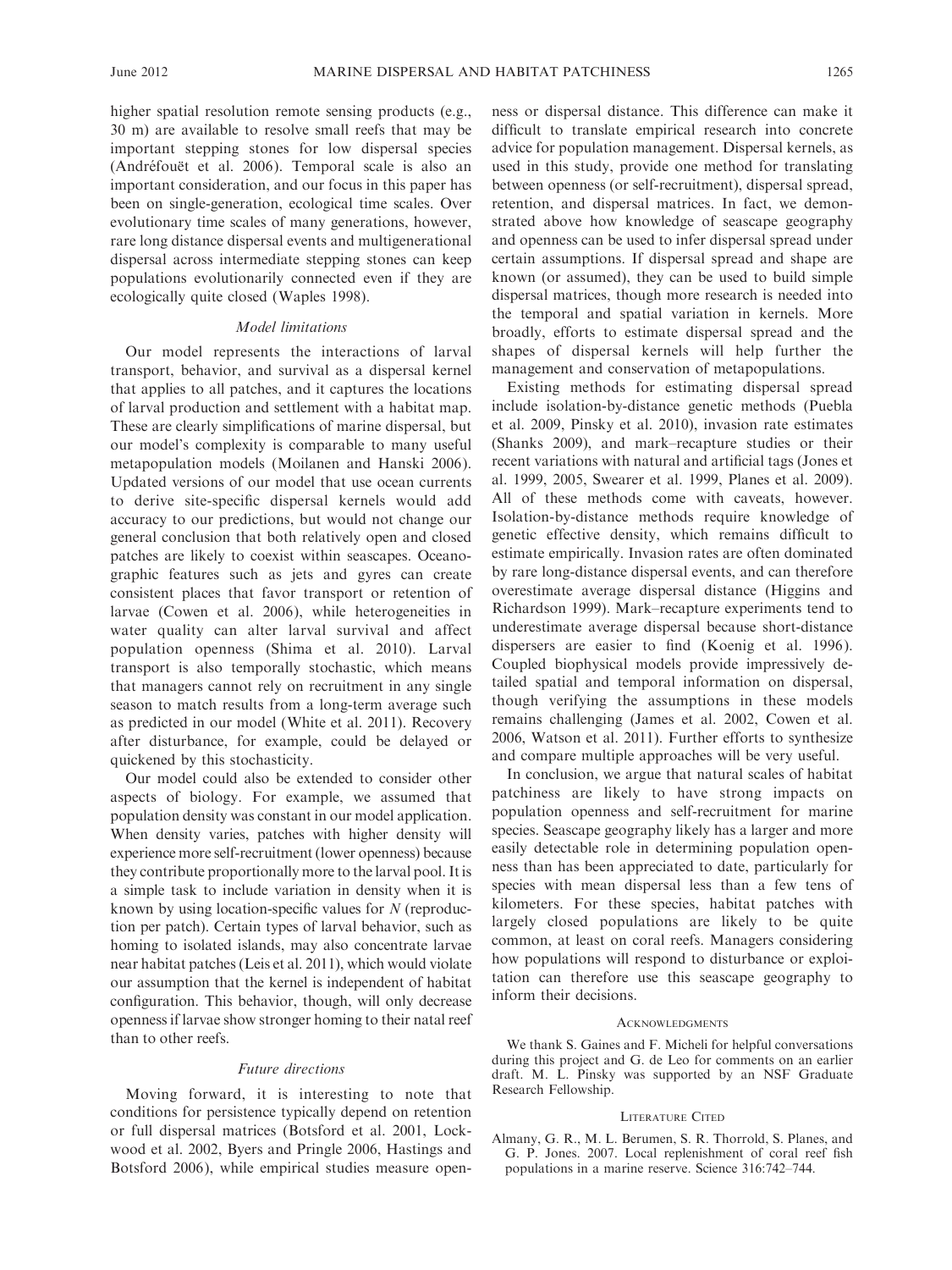- Andréfouët, S., F. E. Muller-Karger, J. A. Robinson, C. J. Kranenburg, D. Torres-Pulliza, S. A. Spraggins, and B. Murch. 2006. Global assessment of modern coral reef extent and diversity for regional science and management applications: a view from space. Pages 1732–1745 in Proceedings of the 10th International Coral Reef Symposium (Okinawa, Japan, 28 June–2 July 2004). Japanese Coral Reef Society, Tokyo, Japan.
- Armsworth, P. R. 2002. Recruitment limitation, population regulation, and larval connectivity in reef fish metapopulations. Ecology 83:1092–1104.
- Bascompte, J., H. P. Possingham, and J. D. Roughgarden. 2002. Patchy populations in stochastic environments: critical number of patches for persistence. American Naturalist 159:128–137.
- Bolker, B. M., and S. W. Pacala. 1999. Spatial moment equations for plant competition: and the spatial strategies understanding advantages of short dispersal. American Naturalist 153:575–602.
- Botsford, L. W., A. Hastings, and S. D. Gaines. 2001. Dependence of sustainability on the configuration of marine reserves and larval dispersal distance. Ecology Letters 4:144– 150.
- Botsford, L. W., J. W. White, M.-A. Coffroth, C. B. Paris, S. Planes, T. L. Shearer, S. R. Thorrold, and G. P. Jones. 2009. Connectivity and resilience of coral reef metapopulations in marine protected areas: matching empirical efforts to predictive needs. Coral Reefs 28:327–337.
- Buston, P. M., G. P. Jones, S. Planes, and S. R. Thorrold. 2011. Probability of successful larval dispersal declines fivefold over 1 km in a coral reef fish. Proceedings of the Royal Society B. http://dx.doi:10.1098/rspb.2011.2041
- Byers, J. E., and J. M. Pringle. 2006. Going against the flow: retention, range limits and invasions in advective environments. Marine Ecology Progress Series 313:27–41.
- Carson, H. S., G. S. Cook, P. C. López-Duarte, and L. A. Levin. 2011. Evaluating the importance of demographic connectivityin a marine metapopulation. Ecology 92:1972–1984.
- Cowen, R. K., C. B. Paris, and A. Srinivasan. 2006. Scaling of connectivity in marine populations. Science 311:522–527.
- Drechsler, M., K. Frank, I. Hanski, R. B. O'Hara, and C. Wissel. 2003. Ranking metapopulation extinction risk: from patterns in data to conservation management decisions. Ecological Applications 13:990–998.
- Figueira, W. F. 2009. Connectivity or demography: defining sources and sinks in coral reef fish metapopulations. Ecological Modelling 220:1126–1137.
- Gaines, S. D., C. White, M. H. Carr, and S. R. Palumbi. 2010. Designing marine reserve networks for both conservation and fisheries management. Proceedings of the National Academy of Sciences USA 107:18286–18293.
- Gaylord, B., and S. D. Gaines. 2000. Temperature or transport? Range limits in marine species mediated solely by flow. American Naturalist 155:769–789.
- Hamilton, S. L., J. Regetz, and R. R. Warner. 2008. Postsettlement survival linked to larval life in a marine fish. Proceedings of the National Academy of Sciences USA 105:1561–1566.
- Hastings, A., and L. W. Botsford. 2006. Persistence of spatial populations depends on returning home. Proceedings of the National Academy of Sciences USA 103:6067–6072.
- Higgins, S. I., and D. M. Richardson. 1999. Predicting plant migration rates in a changing world: the role of long-distance dispersal. American Naturalist 153:464–475.
- Hixon, M. A., S. W. Pacala, and S. A. Sandin. 2002. Population regulation: historical context and contemporary challenges of open vs. closed systems. Ecology 83:1490–1508.
- James, M. K., P. R. Armsworth, L. B. Mason, and L. Bode. 2002. The structure of reef fish metapopulations: modelling larval dispersal and retention patterns. Proceedings of the Royal Society B 269:2079–2086.
- Jones, G. P., G. R. Almany, G. R. Russ, P. F. Sale, R. S. Steneck, M. J. H. Oppen, and B. L. Willis. 2009. Larval retention and connectivity among populations of corals and reef fishes: history, advances and challenges. Coral Reefs 28:307–325.
- Jones, G. P., M. J. Milicich, M. J. Emslie, and C. Lunow. 1999. Self-recruitment in a coral reef fish population. Nature  $402.802 - 804$
- Jones, G. P., S. Planes, and S. R. Thorrold. 2005. Coral reef fish larvae settle close to home. Current Biology 15:1314–1318.
- Kaplan, D. M., L. W. Botsford, M. R. O'Farrell, S. D. Gaines, and S. Jorgensen. 2009. Model-based assessment of persistence in proposed marine protected area designs. Ecological Applications 19:433–448.
- Kinlan, B. P., S. D. Gaines, and S. E. Lester. 2005. Propagule dispersal and the scales of marine community process. Diversity and Distributions 11:139–148.
- Koenig, W. D., D. Van Vuren, and P. N. Hooge. 1996. Detectability, philopatry, and the distribution of dispersal distances in vertebrates. Trends in Ecology and Evolution 11:514–517.
- Kritzer, J. P., and P. F. Sale, editors. 2006. Marine metapopulations. Elsevier Academic, New York, New York, USA.
- Leibold, M. A., M. Holyoak, N. Mouquet, P. Amarasekare, J. M. Chase, M. F. Hoopes, R. D. Holt, J. B. Shurin, R. Law, D. Tilman, M. Loreau, and A. Gonzalez. 2004. The metacommunity concept: a framework for multi-scale community ecology. Ecology Letters 7:601–613.
- Leis, J. M., U. Siebeck, and D. L. Dixson. 2011. How Nemo finds home: the neuroecology of dispersal and of population connectivity in larvae of marine fishes. Integrative and Comparative Biology 51:826–843.
- Lenormand, T. 2002. Gene flow and the limits to natural selection. Trends in Ecology and Evolution 17:183–189.
- Levin, L. A. 2006. Recent progress in understanding larval dispersal: new directions and digressions. Integrative and Comparative Biology 46:282–297.
- Levin, S. A. 1992. The problem of pattern and scale in ecology. Ecology 73:1943–1967.
- Lockwood, D. R., A. Hastings, and L. W. Botsford. 2002. The effects of dispersal patterns on marine reserves: Does the tail wag the dog? Theoretical Population Biology 61:297–309.
- Marshall, D. J., K. Monro, M. Bode, M. J. Keough, and S. Swearer. 2010. Phenotype–environment mismatches reduce connectivity in the sea. Ecology Letters 13:128–140.
- Moilanen, A., and I. Hanski. 2006. Connectivity and metapopulation dynamics in highly fragmented landscapes. Pages 44–71 in K. R. Crooks, editor. Connectivity conservation. Cambridge University Press, Cambridge, UK.
- Mora, C., and P. F. Sale. 2002. Are populations of coral reef fish open or closed? Trends in Ecology and Evolution 17:422–428.
- Palmer, M. A., J. D. Allan, and C. A. Butman. 1996. Dispersal as a regional process affecting the local dynamics of marine and stream benthic invertebrates. Trends in Ecology and Evolution 11:322–326.
- Paris, C. B., and R. K. Cowen. 2004. Direct evidence of a biophysical retention mechanism for coral reef fish larvae. Limnology and Oceanography 49:1964–1979.
- Pinsky, M., H. R. Montes, Jr., and S. R. Palumbi. 2010. Using isolation by distance and effective density to estimate dispersal scales in anemonefish. Evolution 64:2688–2700.
- Planes, S., G. P. Jones, and S. R. Thorrold. 2009. Larval dispersal connects fish populations in a network of marine protected areas. Proceedings of the National Academy of Sciences USA 106:5693–5697.
- Puebla, O., E. Bermingham, and F. Guichard. 2009. Estimating dispersal from genetic isolation by distance in a coral reef fish (Hypoplectrus puella). Ecology 90:3087–3098.
- Purkis, S. J., K. E. Kohler, B. M. Riegl, and S. O. Rohmann. 2007. The statistics of natural shapes in modern coral reef landscapes. Journal of Geology 115:493–508.